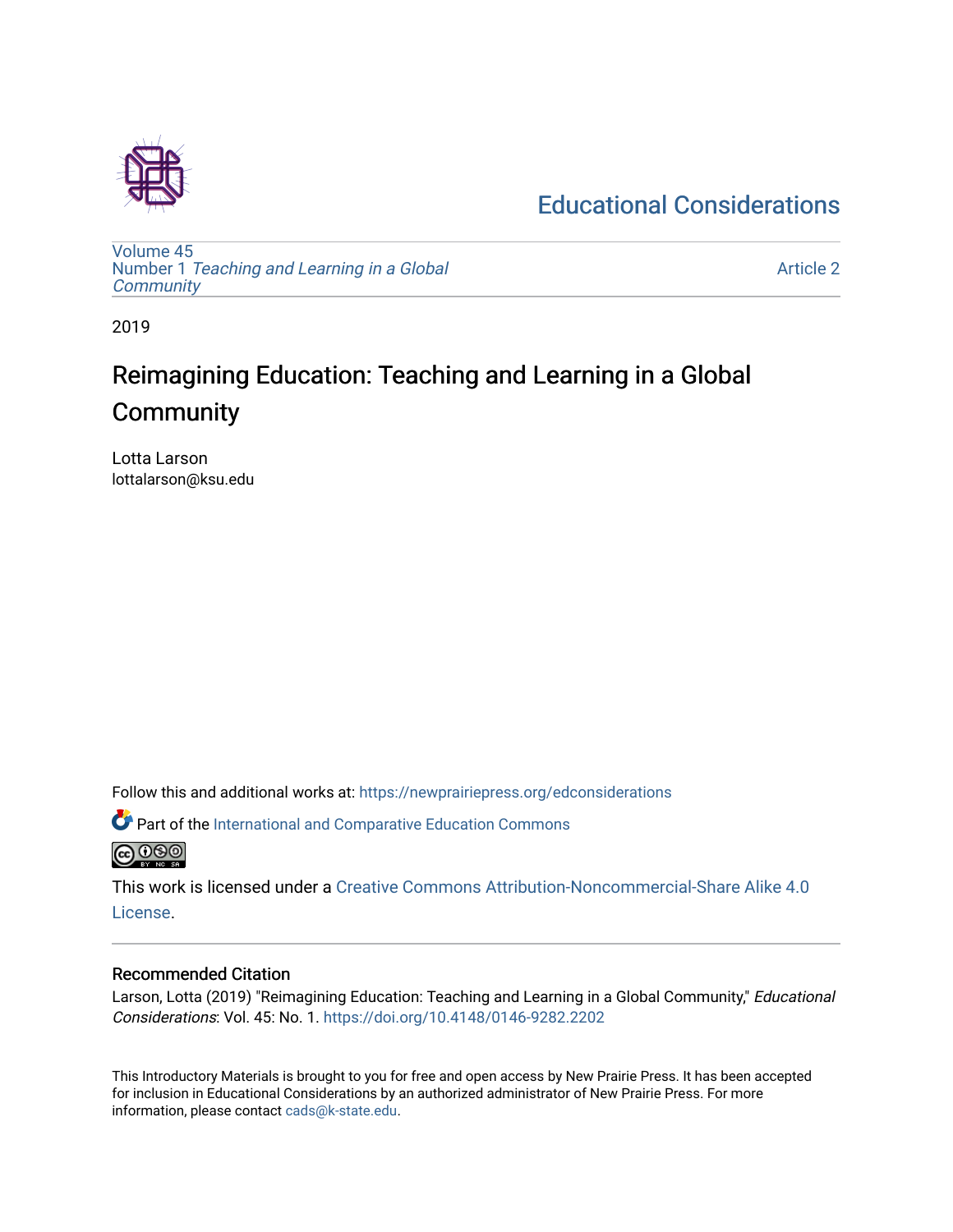# **Reimagining Education: Teaching and Learning in a Global Community**

### *Lotta C. Larson*

Change is hard and often not without controversy. No doubt, cultivating global competence requires change in both mindset and instructional practices.

This issue of *Educational Considerations* delves into diverse perspectives of global education. It is well known that today's students face an unprecedented future in which they will navigate a global society. In a "flat" world (Friedman, 2007), economies become increasingly interdependent, and global challenges – including migration, poverty, and natural disasters – grow in complexity. Regardless of future professions or place of residence, our students will interact and coexist with people of diverse cultures, faiths, and perspectives. To thrive and compete in an interconnected world, students must cultivate skills beyond core subjects and learn to embrace tolerance, appreciate diverse perspectives, and develop appreciation for our common humanity.

This issue's Key Conversations features Kristin Ziemke, Learning Innovation Specialist and author of *[Amplify: Digital Teaching and Learning in the K-6 Classroom](https://www.heinemann.com/products/e07473.aspx)* and *[Connecting](https://www.heinemann.com/products/e04703.aspx)  [Comprehension and Technology](https://www.heinemann.com/products/e04703.aspx)*. Ziemke views technology and digital approaches as "essential for teaching and learning in a global community." She also points out, "…as our world becomes more and more global, every type of work that exists in the future will be interconnected in some way." She continues, "so not only do you have to work as a member of a collaborative team… you also have to be able to work with people you never meet or people who come from a completely different cultural experience than you… My dream world will be that we find much more commonalities than we find differences."

Preparing global-ready students poses the challenge of preparing global-ready teachers. Ziemke recognizes that many teacher preparation programs emphasize the use of technology and global competence, but there are still gaps and "university students know how to use devices to communicate and as tools of entertainment, but they haven't quite seen that bridge where it's really impactful for education."

Indeed, the pursuit of preparing global-ready teachers has become a main focus in many teacher preparation programs. Here, in the College of Education at Kansas State University, students are offered diverse study-abroad experiences to multiple countries. While trips abroad ideally become reality for all preservice teachers, busy schedules and lack of financial support often stand in the way. Alternatively, our preservice teachers collaborate and engage with children and teachers from other countries in online environments. While digital tools and online spaces do not replace "real" travel experiences, nor conventional classrooms, they offer opportunities for teaching and learning in global contexts.